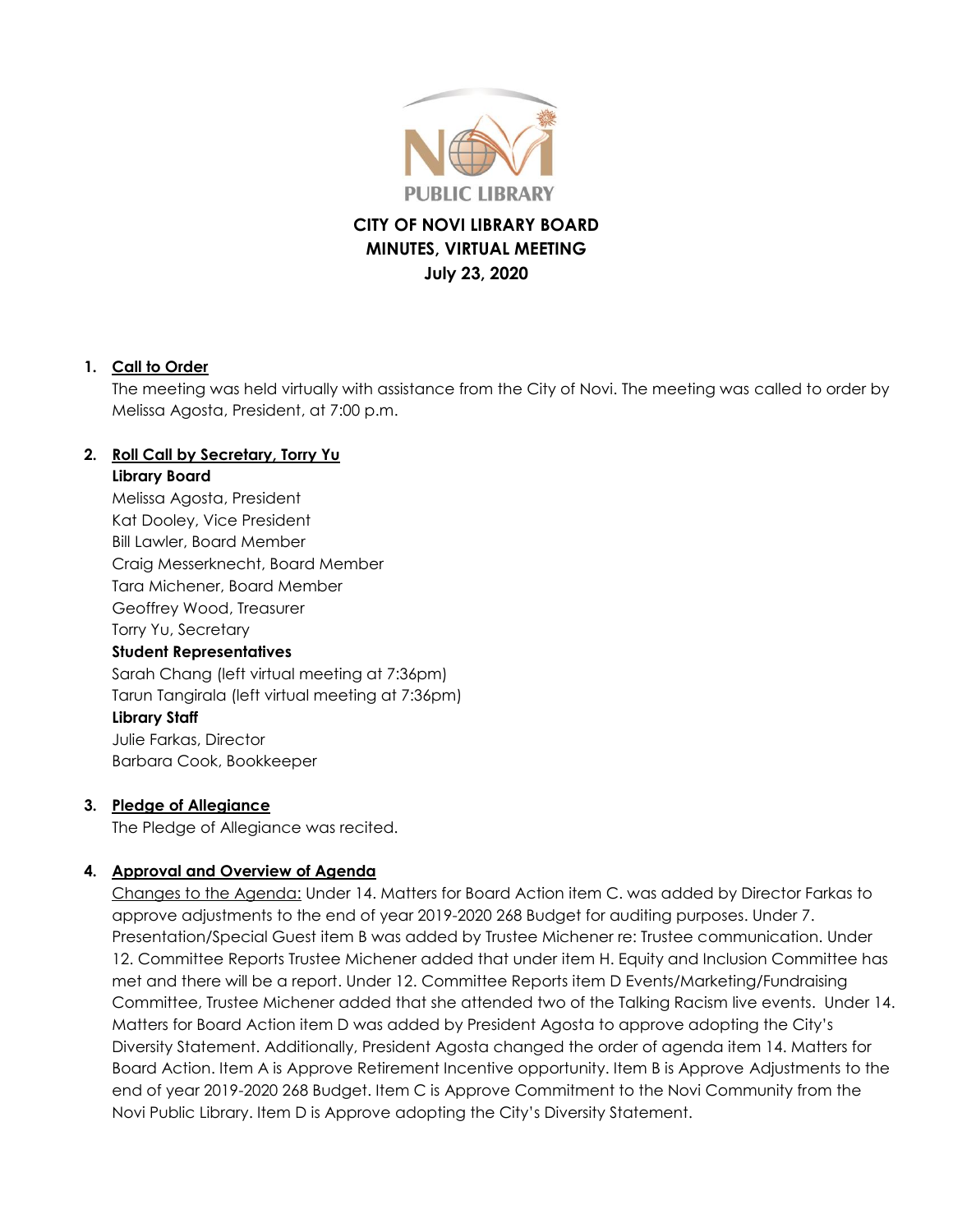A motion was made to approve the Overview of the Agenda as amended.

```
1st – Torry Yu
```
2nd – Craig Messerknecht

The motion passed unanimously.

## **5. Consent Agenda**

## **A. Approval of Regular Meeting Minutes –June 25, 2020**

Changes to the Regular Meeting Minutes from June 25, 2020: On page 6 the sentence that currently reads, Trustee Michener would like a way to connect with silent intellectuals – intellectuals will be changed to individuals. On page 7 the second bullet currently reads Director Farkas would like to survey the Community – this will be changed to Black Community. A standalone sentence was added after the Trustee's individual comments, stating that the commitment letter was well received. On page 7 where the sentence says, A Special Board Meeting is planned for Tuesday, June 30th at 7pm- at the end of this sentence a phrase was added that this meeting was not held.

A motion was made to approve the regular meeting minutes as amended.

1st – Bill Lawler 2nd – Kat Dooley The motion passed unanimously.

## **B. Approval of Claims and Warrants – Warrant 592 for Accounts 268 and 269**

A motion was made to approve Claims and Warrant 592 for accounts 268 and 269.

1st – Bill Lawler

2nd – Kat Dooley

The motion passed unanimously.

## **6. Correspondence**

**A.** Email from Sharon Trumpy, Novi Resident RE: Library Role in Anti-racism

o Looking for statement/commitment from the Library Board regarding race relations (pg. 47)

- **B.** Email from Anonymous RE: Board Commitment Draft
	- $\circ$  Questioning the discussion the Library Board had on June 25<sup>th</sup> and the commitment statement brought forth (pg. 48)

President Agosta commented that it is important for everyone to see the feedback that the Library has been getting. Trustee Dooley mentioned that anonymous called themselves Novi Friend.

## **7. Presentation/Special Guest**

- **A.** Check presentation for \$40,000 Sponsorship for Lakeshore Lending Library (to be received in four \$10,000 installments over the next four years 2020-2023) by Community Financial Credit Union, Sarah Cousineau and Natalie McLaughlin.
	- o Natalie McLaughlin of Community Financial Credit Union was present at the virtual meeting. Community Financial Credit Union has been a huge supporter of the Novi Library for many years, largely in relation to literacy. Director Farkas is very thankful for Community Financial's commitment to grow our literacy and connection with the north community through the Lending Library kiosk. Natalie McLaughlin mentioned that financial literacy is now called financial wellness and that all literacy starts with reading. Highlighting the importance of getting books into the hands of people who are not able to make it into the main building.
	- o The Board is greatly appreciative of Community Financial's generosity and support.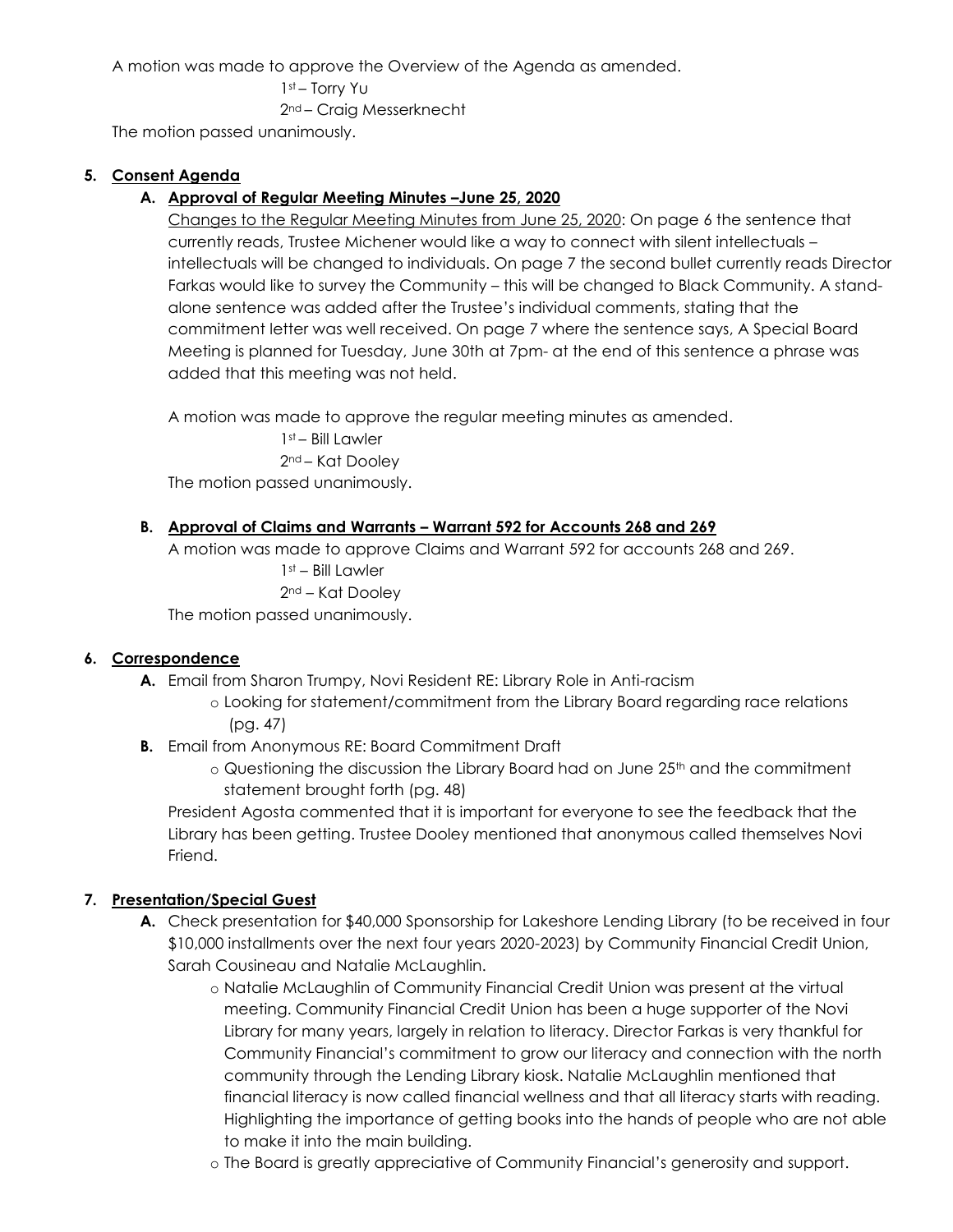**B.** Trustee Michener addressed Trustee communication regarding important details/data. As a mental health private practice owner, she fields important/urgent phone calls daily and prefers email for business matters. Trustee Michener wanted to make sure it was addressed here because Director Farkas sent Trustee Michener texts requesting a phone call, therefore, Trustee Michener wanted to stress when it is business, email is best for her. President Agosta made a note of this and mentioned that sometimes email isn't always the best way to communicate because it can be misinterpreted, but she will make sure it is on record. Trustee Michener mentioned that email is important because she will always have a record.

## **8. Student Representatives Report**

- **A.** Student Representatives Annual Presentation for 2019-2020
	- The annual report for 2019-2020 can be found on pages 17-19. Teen Space visits for 2019-2020 school year was 3,359. Upcoming virtual programs include the STEM Building Challenge: Three Little Pigs- August 5<sup>th</sup>, and BeTWEEN the Pages: Tween Book Club Trivia- August 26<sup>th</sup>. Student Representative Tarun Tangirala will act as a liaison for North End students for the Lending Library kiosk.
- **B.** Teen Space Annual Report by Yolanda Hockaday-Dennis, Teen Space Monitor The Teen Space End of Year Report is on pages 20 -22. On the bottom of page 21 are recommendations for the coming school year.

Trustee Dooley commented, as a member of the Novi Rotary, how much we appreciate TAB being involved and volunteering for Feed the Need and really promoting and communicating this program.

President Agosta asked about the SAT Practice test online. Ms. Gojcaj is working with her current SAT partners.

## **9. President's Report (Melissa Agosta)**

- **A.** 2019-2022 Strategic Objectives (3 year plan)
	- o Strategic Objectives are on page 23
- **B.** 2019-2020 Goals Update (**July**, October, January, April)
	- o Updates are in red on pages 24-33
- **C.** Library Director Goals for 2020-2021 submitted by HR Committee
	- o The committee met on the 20th and feedback has been received from all Trustees. A final document is expected by next month.

### **10. Treasurer's Report (Geoffrey Wood)**

Trustee Wood presented the Treasurer's Report.

### **A. 2019-2020 Library Budget Fund 268**

The 2019-2020 Library Fund 268 Budget can be found on pages 34-36 of the July 23, 2020 Library Board packet.

• The 2019-2020 Library Fund 268 budget, 4<sup>th</sup> quarter amendment, calls for revenue of \$3,145,948 and expenditures of \$3,145,914 contributing \$34 to the fund balance.

## **B. 2019-2020 Contributed Fund Budget 269**

The 2019-2020 Contributed Fund 269 Budget can be found on page 37 of the July 23, 2020 Library Board packet.

• The 2019-2020 Contributed Fund 269 budget,  $4<sup>th</sup>$  quarter amendment, calls for revenue of \$39,500 and expenditures of \$39,000 contributing \$500 to the fund balance.

## **C. Library Fund 268 Expenditure & Revenue Report (ending June 30, 2020)**

The Library Fund 268 Revenue and Expenditure Report can be found on pages 38-40 of the July 23, 2020 Library Board packet.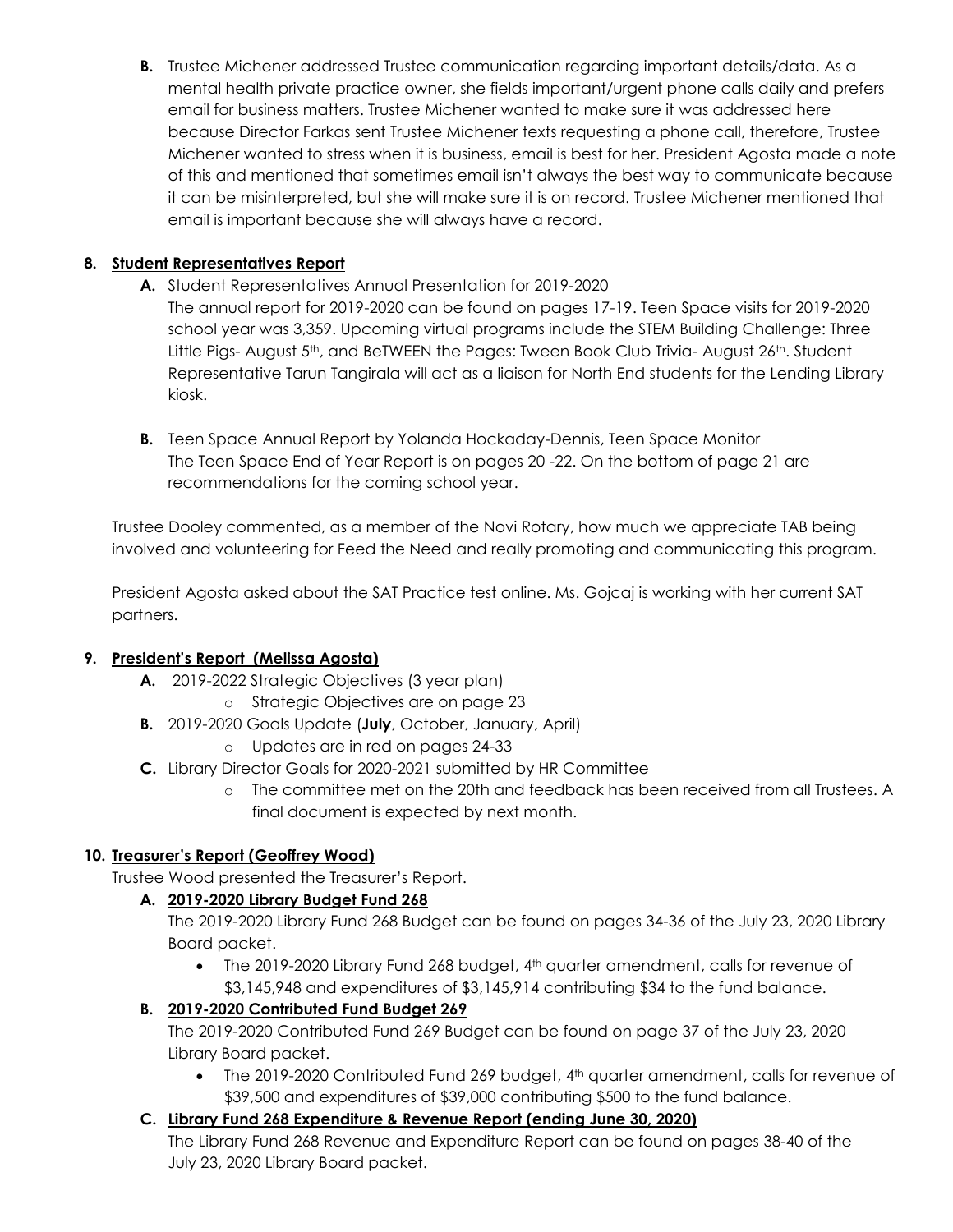- Revenue ending June 30, 2020 was \$3,197,796.
- Expenditures ending June 30, 2020 was \$2,961,124.

## **D. Contributed Fund 269 Expenditure & Revenue Report (ending June 30, 2020)**

The Contributed Fund 269 Revenue and Expenditure Report can be found on page 41 of the July 23, 2020 Library Board packet.

- Revenue ending June 30, 2020 was \$59,447.
- Expenditures ending June 30, 2020 was \$24,567.

# **E. Balance Sheet for Fund 268 (as of June 30, 2020)**

The Balance Sheet for Fund 268 as of June 30, 2020 can be found on page 42 of the July 23, 2020 Library Board packet.

Ending Fund Balance for Fund 268 as of June 30, 2020 was \$2,331,073

# **F. Balance Sheet for Fund 269 (as of June 30, 2020)**

The Balance Sheet for Fund 269 as of June 30, 2020 can be found on page 43 of the July 23, 2020 Library Board packet.

 Ending Fund Balance for Fund 269 as of June 30, 2020 was \$1,710,966 Trustee Wood commented with all the challenges this year and with COVID potentially impacting revenue to come through in a positive position is highly recognized.

# **11. Director's Report**

The Director's Report can be found on pages 44-61 of the July 23, 2020 Library Board packet. Staff members celebrating anniversaries in August are:

- o Rebecca Powell –Information Services 20 years
- o Elizabeth Kopko Support Services– 10 years

This year, 2019-2020, Director Farkas is recognizing the entire staff, as a whole, for their amazing dedication and support through a productive and challenging year. Director Farkas commented that donated dollars from the Friends of Novi Library provides a small gift or meal for the staff to acknowledge them for their customer service. Taxpayer dollars are not used for this purpose.

## Directors Report Summary

- On page 45 is Our Commitment to Novi Community from the Novi Public Library, which is discussed under 14 Matters for Board Action item C.
- On page 46 is the City of Novi's Diversity Statement, which is discussed under 14 Matters for Board Action item D.
- On page 47 is an email from Novi resident Sharon Trumpy.
- On page 48 is an email from anonymous
- On page 49 is the Retirement Incentive, which is discussed under 14 Matters for Board Action item A.
- On page 50 is photo of team Robo Rhinos from the Middle School who donated 20 face shields that can be given to Library guests.
- On page 51 and 52 is Governor Whitmer's executive order strengthening masks.
- On pages 53-57 is Novi Library's eNewsletter.
- On pages 58-62 are photos capturing the Library's reopening with COVID-19 changes. These photo's appeared in Novi News online.

## **A. Information Technology Report**

The Information Technology Report, provided by Barb Rutkowski, can be found on page 62 of the July 23, 2020 Library Board packet.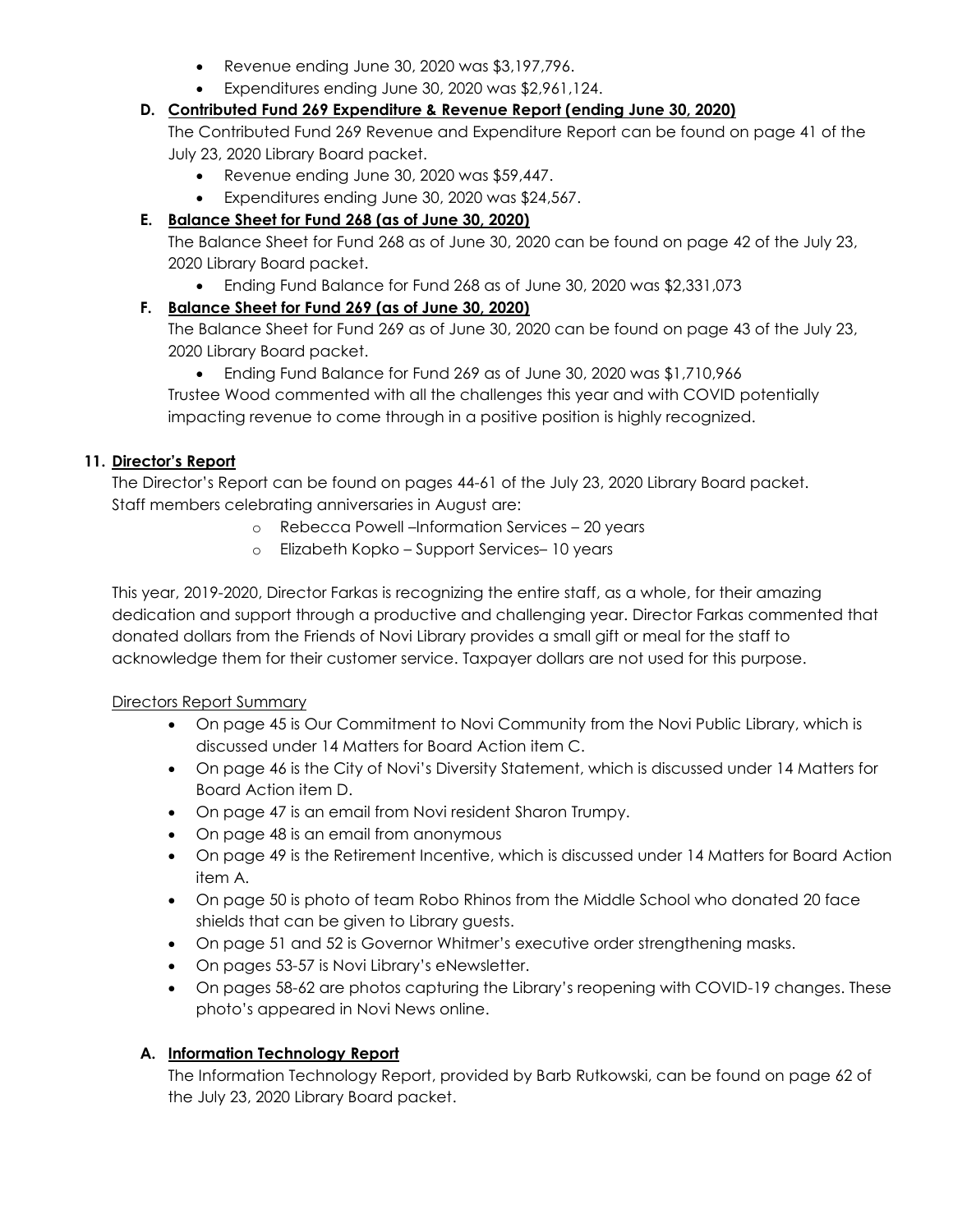### **B. Facilities Report**

The Facilities Report, provided by Keith Perfect, can be found on page 63 of the July 23, 2020 Library Board packet.

#### **C. Information Services Report**

The Information Services Report is found on pages 64-65 prepared by April Stevenson. Raising a Reader continues to have wonderful numbers even with it being held virtually.

#### **D. Support Service Report**

The Support Services report is found on pages 65-66, prepared by Maryann Zurmuehlen.

#### **E. COVID-19 Usage Statistics**

The COVID-19 usage statistics update is included on page 66. This is a record of marketing and outreach video, facebook and programming posts and the statistics.

#### **F. Library Usage Statistics**

The Library Usage Statistics report can be found on pages 67-75.

### **G. Friends of the Novi Library**

On page 76 is a letter prepared by Director Farkas and Sue Johnson, President of the Friends. This letter was sent to the Friends members. At the bottom is a photo of Director Farkas and Sue Johnson holding a check for \$19,800 that Friends have committed to the Novi Public Library for Fiscal Year 2020-2021. Even though the Friends experienced changes to their budget, their support of the Library continues to be very generous.

Trustee Michener commented that the Friends did not have their Gala and have not been able to get the typical money they are able to get and what an example to still give, which is cool and inspiring.

iCube committee continues discussions about opening up for appointments or grab and go items. Plans of action on moving forward are taking place.

Trustee Dooley noted that 17 podcast and videos completed in the month of June is a tremendous amount of work by the Library staff. Trustee Dooley echo's Trustee Michener and Director Farkas comments on the Friends generosity. The Friends were unable to sell books, which is a huge revenue source for the Friends, and still donated generously to the Novi Library. Trustee Dooley mentioned that the Friends are always welcoming of volunteers.

Director Farkas commented that the Friends did have a reserve of books and were able to stock the Book Nook. The Honor Box is open and sales have been made.

#### **H. City of Novi Historical Commission – Agenda Wednesday, June 17, 2020**

On page 77 is the Historical Commission Agenda for their July 15<sup>th</sup> virtual meeting.

#### **I. Bits & Pieces – N/A**

Additional Comments Section:

 Trustee Yu inquired about the Phase 4 reopening with Election Day on the horizon and what changes/procedures are in the works. Director Farkas said the Library will be closing August 4<sup>th</sup> for Election Day. The building will be open with the gates down. Guests can get or renew library cards, pick up holds, use drive up and locker service. However, Library guests will not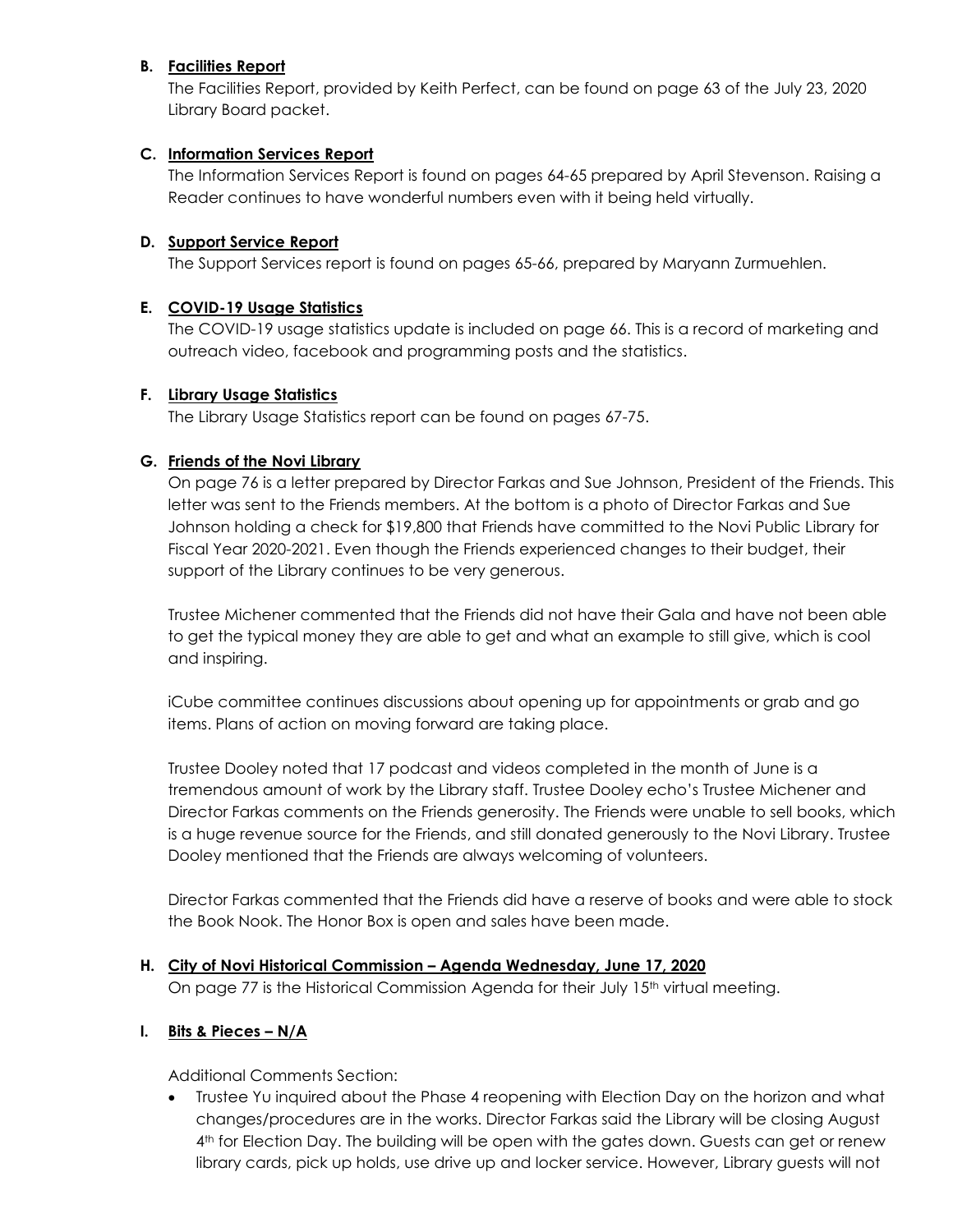be able to walk into the building and grab from the shelves. A notice that the Library is closed will drop Monday morning, August  $3<sup>rd</sup>$ , through communication channels to the community. The café will open early and remain open for voters.

## **12. Committee Reports**

President Agosta stated that when we have committee meetings Julie Farkas, our Director, should be invited to all of them unless it is something we are specifically making a decision on regarding the Director, then she will be informed. This is kindly requested as she is part of the planning.

### **A. Policy Committee: Review current public policies for the Library**

(Michener-Chair, Agosta, Staff Liaison- Julie Farkas)

o Staff Committee consists of: Julie Farkas, Marcia Dominick, Barb Rutkowski, Maryann Zurmuehlen, Betty Lang, Keith Perfect, Dana Brataniec and Hillary Hentschel.

o 1st draft of building policies were sent to the attorney for review/edits as of 7/6/20. Director Farkas commented that the attorney will address any concerns prior to committee review. Trustee Michener commented that last year meetings were held and she asked to be included, at that point she said she was told it was in-house stuff. Trustee Michener feels out of the loop and was not informed about any of this. Director Farkas commented that over the year the staff has been taking on the brunt of the work to review and look at concerns, questions, and issues on how it relates to the staff. Trustee Michener acknowledges that the staff worked hard on this, but she explained the importance of communication and when the discussion changed to committee reports Trustee Michener said of course there was something and she did not even know. Director Farkas commented that the bullet point in the agenda says it is going to attorney review. Also, Director Farkas said last month that the policy would be going to the attorney for review. Trustee Michener said that what she is asking is that she would like to be included in communications and she doesn't want to just be a figure head, she wants to be involved like she is with other committees. President Agosta stated that the committees have never been a part of the behind the scenes process with the staff. Director Farkas said the full committee will be brought into conversations to see the suggested revisions to the policy, but we are not at that stage yet. Trustee Michener will be brought in when the full committee is brought in to review the suggested revisions. Director Farkas said she has not changed her process.

## **B. HR Committee**: **HR Policies, Director Review, Salary Study**

(Agosta – Chair, Wood, Dooley, Staff Liaison – Marcia Dominick)

- Staff Committee consists of: Julie Farkas, Marcia Dominick, Lindsay Gojcaj, Kirsten Malzahn and Christopher Nadeau.
- Committee still in review as of 7/18/20.
- HR Committee meeting to discuss Library Director's goals for 20/21 on Monday, July 20, 2020.
	- o President Agosta thanked the Committee for their feedback.
	- o Full report for the Board next month
	- o Director Farkas mentioned the Retirement Incentive is on page 4. The Library has 4 Library staff that are eligible for a retirement incentive. This will be addressed under 14 A. Matters for Board Action.

## **C. Finance Committee**: **Financial plan based on building assessment review, Library endowment investigation**

(Wood – Chair, Messerknecht, Lawler, Staff Liaison -Julie Farkas)

- o Committee met virtually on May 15, 2020: Recommendations for the Financial Policy were reviewed and will be submitted to the Policy Committee for inclusion into the larger document.
- o Director Farkas shared that the City is planning for year end and the upcoming audit. Director Farkas commented that Library personnel expenses are over budget and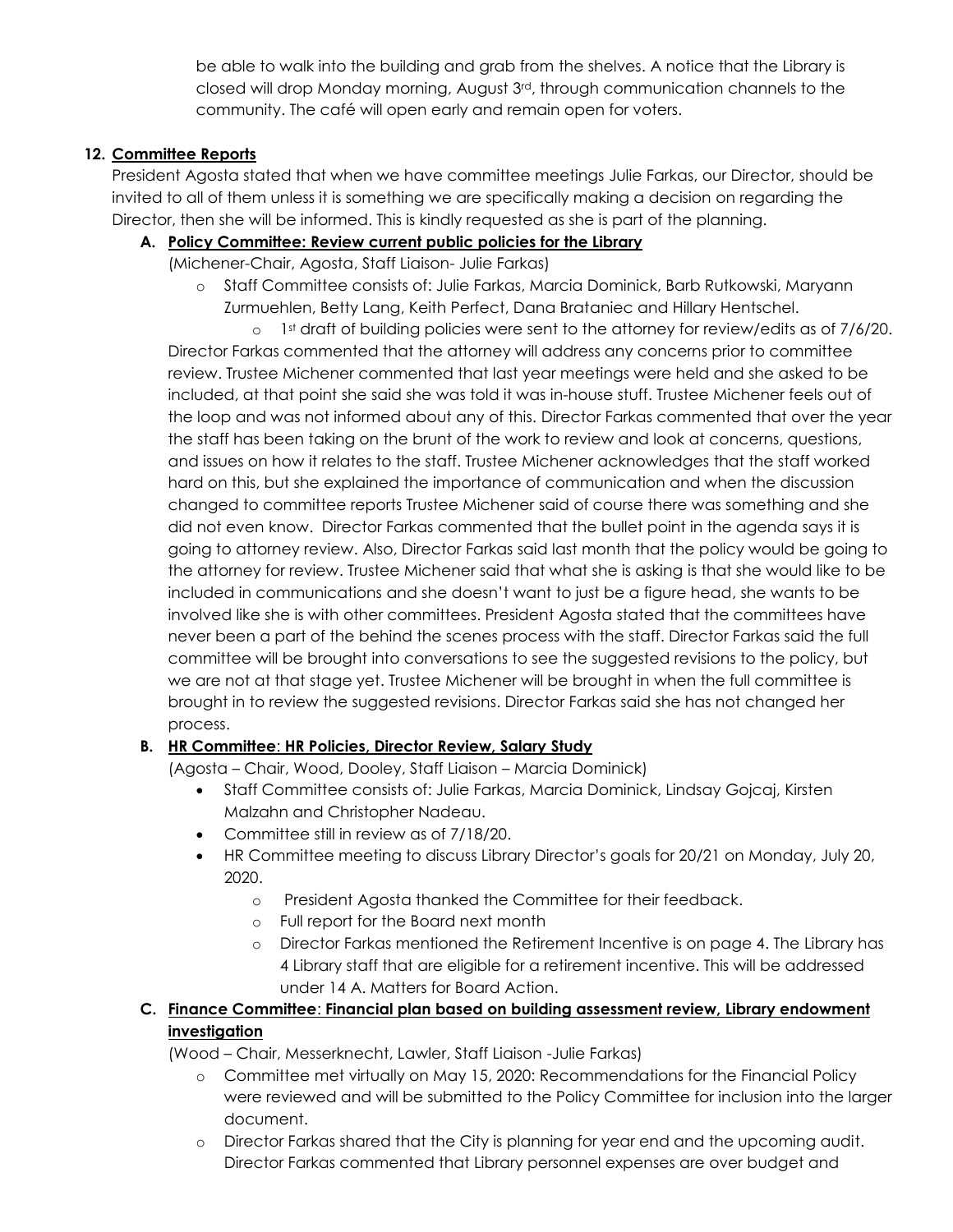recommends amending the 2019-2020 personnel expenses. This is addressed under 14 B Matters for Board Action.

## **D. Events/Marketing/Fundraising Committee: Outreach opportunities**

(Yu– Chair, Michener, Dooley, Staff Liaison -Julie Farkas)

- **1.** The Marketing Plan was approved at January 23, 2020 meeting.
- **2.** Library/ Community Events attended by Library Board Members in the last month:
	- o Trustee Michener commented that she attended the first two Talk of Racism events. Trustee Michener stated that Gail was a good moderator and her background in journalism shows. Trustee Michener said the presenters were good, they asked great questions and really call us higher and they don't back down. They are very honest and authentic about where we are at as a community, as a state and as a people. She felt it was an excellent series. Trustee Michener suggested sending thank you cards to each presenter.
	- $\circ$  Trustee Dooley attended the Talk of Racism Series Live on the 16<sup>th</sup>.
	- o Director Farkas mentioned that all programming will remain virtual through the end of December. However, there is a possible in person end of summer reading event at Paradise Park. April Stevenson is currently reaching out to see what that end of summer reading event will look like.
	- o The September Songfest will be held every Thursday in September from 7-8:30pm. Entertainment and music will be enjoyed outside at the Paradise Park pavilion. Community Reads will be virtual.

## **E. Strategic Planning Committee: Annual review of current plan**

(Dooley – Chair, Yu, Staff Liaison – Julie Farkas)

• No report at this time.

## **F. Building/Landscape Committee: Entrance project**

(Messerknecht – Chair, Lawler, Wood, Staff Liaison – Julie Farkas)

- Grounds- North-end drain work completed as of June 30, 2020.
	- o Update: Work was not completed satisfactorily. Director Farkas said the vendor agrees there is a concern and will come back to work on it.
- Lakeshore Lending Library Kiosk- A new date, based on communications with City of Novi CIO Rob Petty, has been determined for the installation of the kiosk – Monday, September 14, 2020. This is due to the construction project timeline being pushed and no confirmation date of kiosk utility work being completed by August 17, 2020. Kiosk vendor has been notified.
- Library Van- Van wrap completed. Pursuing \$2,500 sponsorship opportunities at this time.
	- o Director Farkas will keep us posted on sponsorships. Community Financial is on the van.
- Café Café resumed operations Monday, July 6, 2020. Café is opening at 10am when library opens, Café is reporting very low sales at this time. New Starbucks products have been introduced. Extra marketing by the Library is ongoing.
	- o Trustee Messerknecht informed the Board that the Café has had very little business due to the shut-down. Trustee Messerknecht suggests the Board consider forgiving their lease payment for a reasonable amount of time. Director Farkas commented that this can be implemented by simply sending a letter and no Board vote is required. All trustees were in agreement to forgive the Café lease payment now through the end of the year.
- Friends of Novi Library Book Nook Book Nook opened July 6, 2020. The HONOR BOX is being used for collecting sales of materials. Friends were pleased with the first two weeks of sales. NO DONATIONS ARE BEING ACCEPTED AT THIS TIME.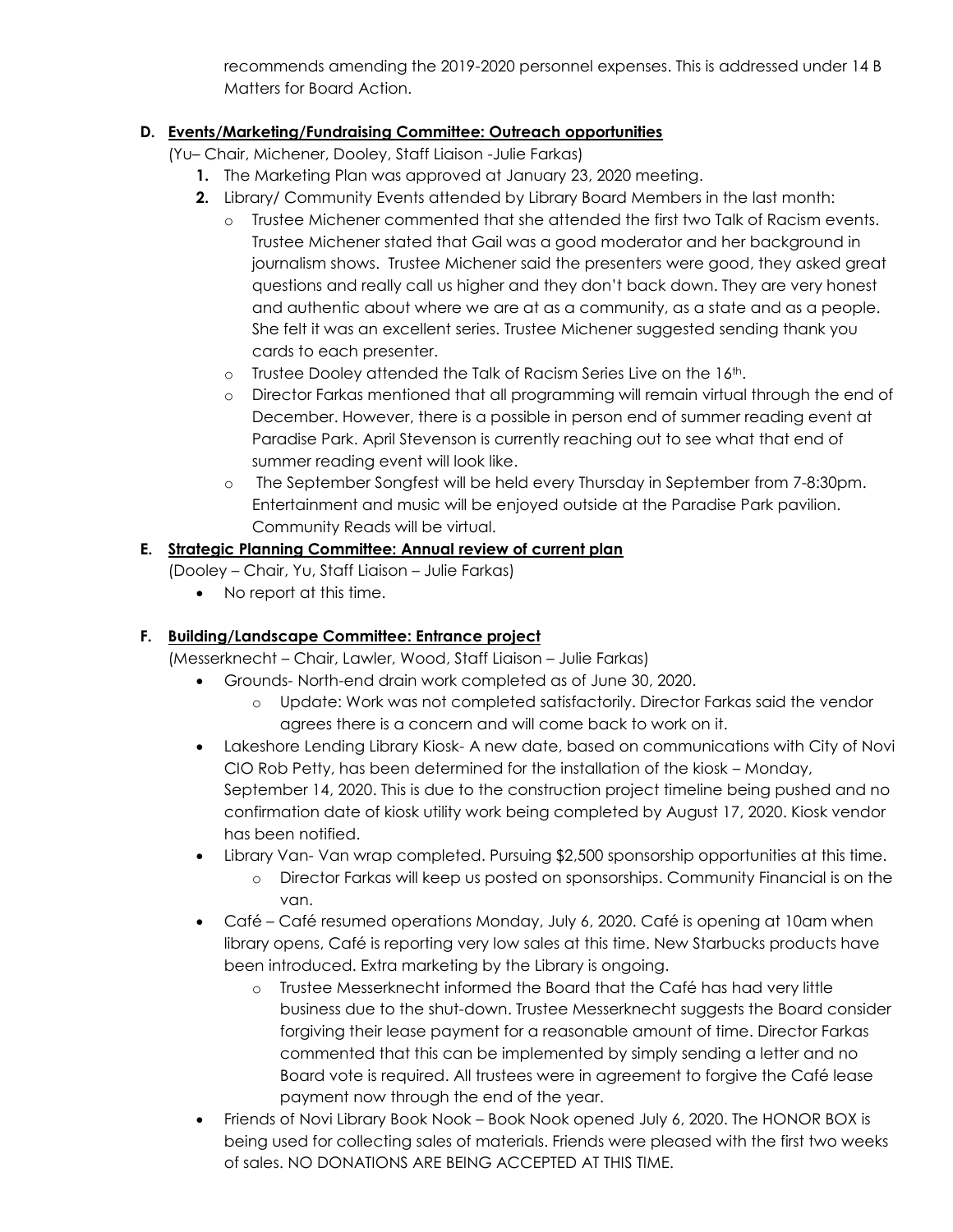- o Trustee Yu commented that since the City has relaxed some of the signage ordinances perhaps we should re-consider this for the Café and the Library. Director Farkas will look into this.
- o Director Farkas was on a Class VI Library call with Directors and a recently released study suggests a 96-hour quarantine of materials returned. The Novi Library has started to follow this standard and no concerns have been reported to date.
- $\circ$  The August 21st staff in service date has been cancelled. The Library will be open as a normal usage day. A future November date will be considered. Gathering is allowed in groups of less than ten therefore, it was decided to cancel the staff in service.
- o Trustee Dooley noted that Strategic Planning Committee was skipped over and commented that no report for Strategic Planning under item E. at this time.

### **G. Bylaw Committee: Review Library Board Bylaws**

(Lawler – Chair, Agosta, Staff Liaison – Julie Farkas)

- o Bylaw revisions were approved at the March 28, 2019 meeting.
- o No activity at this time

## **H. Equity and Inclusion Committee**

(Michener – Chair, Dooley, Wood)

- o Trustee Michener appreciates the nudge to make sure Julie is included and it was not an intentional snub. The original meeting was scheduled for the  $30<sup>th</sup>$  and the meeting was cancelled, and Julie will be included going forward. The equity committee has met twice on Zoom (July 7<sup>th</sup>, July 14th). Trustee Michener emailed an Equity Committee Research summary packet to everyone on the Board. Trustee Michener mentioned that a lot of what she emailed is research which is really helpful knowledge.
- o Trustee Michener noted that as of this week, we (the Board) has some differences of opinion on the Commitment Statement, but before that that wasn't the case.
- o Trustee Michener read from the Public Library Association (PLA) Call to Action Statement. This Call to Action for Public Library Workers to Address Racism can be found on the PLA website under the Public Libraries online tab. Trustee Michener said since the Library has benefitted so much from PLA she wanted to read their full statement.
- o Trustee Michener suggests watching the reruns on the Talk of Racism Series.
- o Included in the packet is Chief Malloy's podcast called Police Matters, as well as PLA and MLA's statements. Additionally, Trustee Dooley included a link from Harvard Business review about systemic racism and philanthropy and the groundwater approach.
- o The Committees discussions involved: the MLA's homepage starting with Black Lives Matter, organizations dedicated to Black professionals and libraries, the importance of us having a presence/membership in those organizations, and in order to have the diverse/great talent pool to pull from we need to be there. Discussion about partnering with the Policy Committee to add in a hate speech clause. Trustee Michener added that there is a bullying policy but it doesn't say hate speech. Discussions of a possible list of diversity consultants and about a possible open meeting to hear from staff and the community. Possibility of a Black Internship/jobs shadow program. Also, at a committee meeting, Trustee Dooley suggested an African American Children's Literature Specialist Librarian. Trustee Michener discussed encouraging Black part-time employees to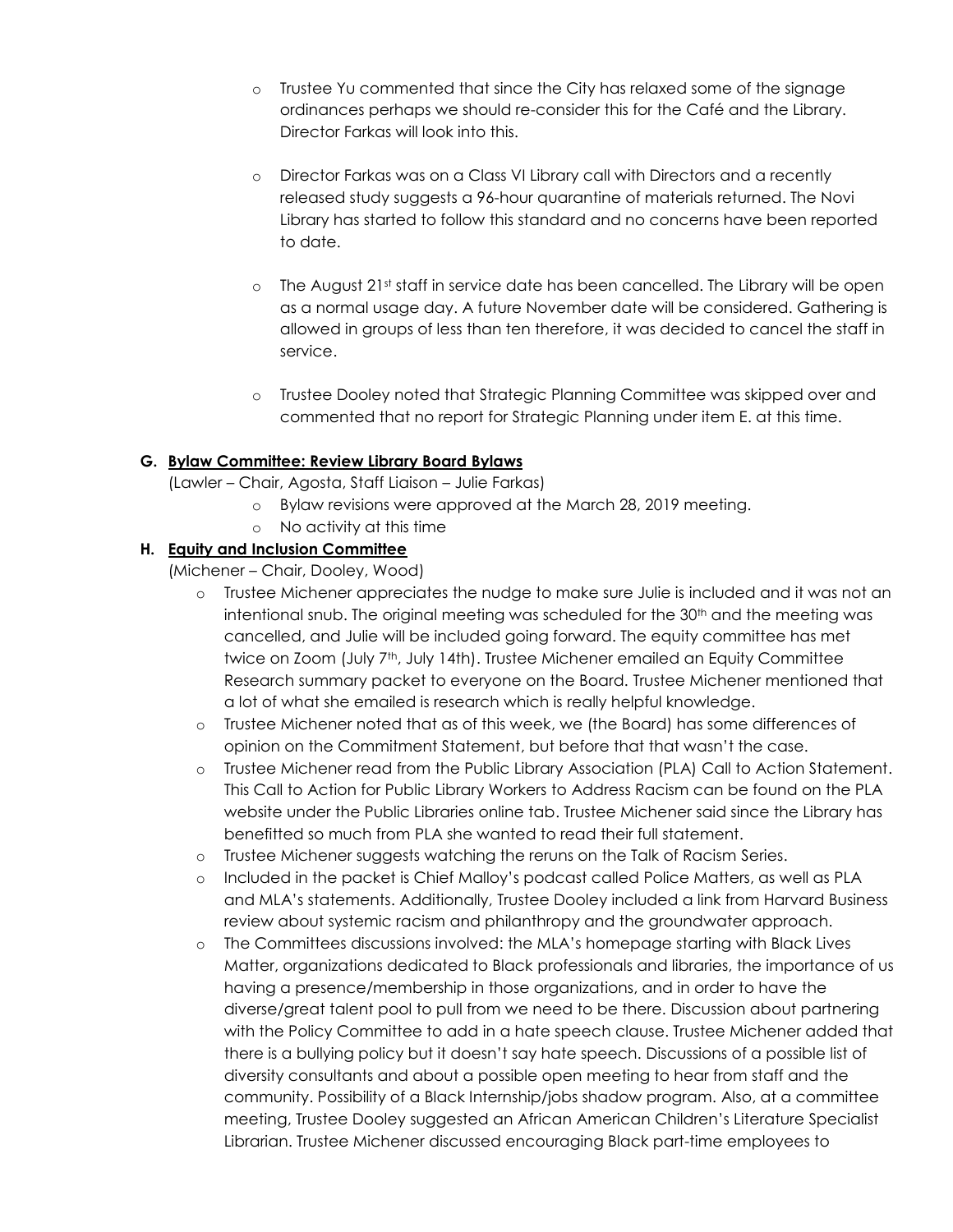consider a degree in Library Science, a Black substitute librarian program, and a specific plan to target the community that has been underserved and marginalized.

- o Goals established are to positively and effectively influence outreach and partnerships pertaining to race relations at the Novi Public Library. Increasing hiring opportunities upper mobility for marginalized populations. Staff and community advocacy awareness and education focus. Monitoring our racial footprint as far as collections involvement and accountability.
- o The committee also discussed the #Libraries Respond Program from the ALA. Asking people in the libraries to be prepared to respond to an All Lives Matter Stance. Be aware of ways your library may not seem welcoming. President Agosta asked apologetically if she could interrupt and ask a question. Trustee Michener asked to finish, please, because if we are not educated on how Black Lives Matter how can we commit to our community. President Agosta commented that the Board just received this packet from the Committee right before the meeting and haven't even had a chance to review the information. President Agosta appreciates the education and asked about what this has to do with the Committee and what was accomplished. Trustee Michener continued the discussion about promoting Black Lives Matter, staff development and hiring Black workers emphasizing that our industry speaks to this. Trustee Michener said that she does not feel respected and wants that on record. Trustee Michener continued with the discussion and said that these are words of leaders in the Library industry and hoping that we would want to align with that.

#### **13. Public Comment**

There was no public comment.

#### **14. Matters for Board Action**

**A.** Approve Retirement Incentive Opportunity President Agosta re-summarized that 4 individuals are eligible and if all 4 took the incentive this would cost up to \$48,000, plus vacation payout. A motion was made to approve the Retirement Incentive Opportunity. 1st – Tara Michener

2nd – Kat Dooley

The motion passed unanimously.

**B.** Approve Budget changes for FY 2019-2020

Director Farkas will provide final numbers, ending 06-30-2020, to the Board for the personnel services expense category. The Library will still be within budget with these approved changes. A motion was made to approve the newly amended budget for FY 2019-2020.

#### 1st – Geoff Wood

2nd – Craig Messerknecht

The motion passed unanimously.

### **C.** Approve commitment to the Novi Community (2<sup>nd</sup> draft)

President Agosta is not comfortable passing this current commitment statement. Trustee Agosta acknowledges that we are late coming to the game and said that more work needs to be done including attorney review, which costs the taxpayers money. She has felt a lot of pressure and has great intentions and wants to do the right thing and perhaps moved too quickly, missing a few steps. After the last month doing a lot of reading, watching and reviewing what the City wrote, President Agosta believes what the City wrote is a statement for the entire Novi Community in comparison to our statement which, is not inclusive. Trustee Michener inquired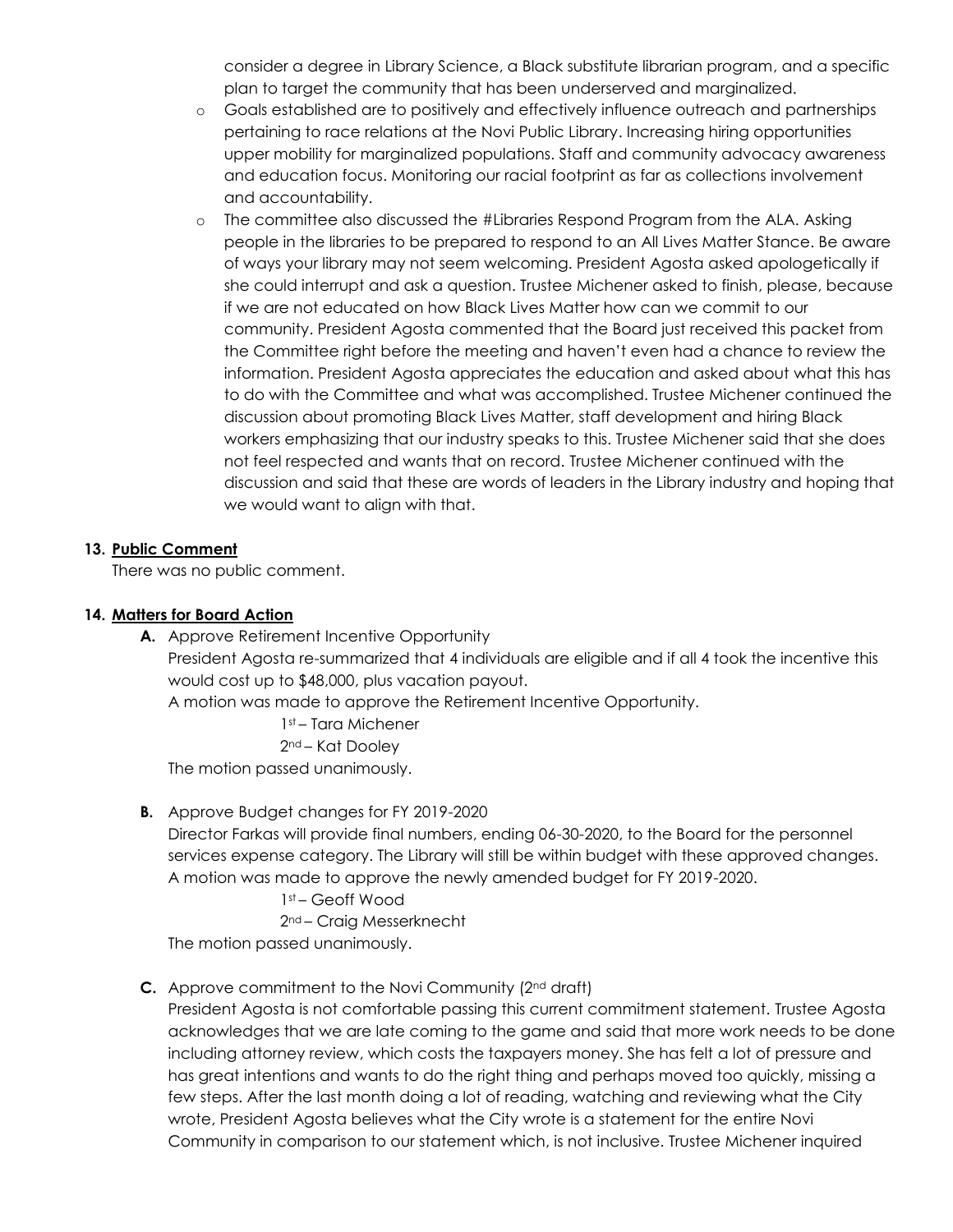about President Agosta's research. President Agosta answered and then referenced the Libraries Strategic Goals for 2019-2020. President Agosta read the City's statement on page 46.

Trustee Michener said the first two Talks on Racism addresses the importance of the first statement made vs. a blanket statement. Trustee Michener suggests review of the educational information in the packet she sent to the Board and the library books suggested by our Library about race relations. There are some opportunities for education if people are open to them. Trustee Michener says racism is active in Novi and referenced the Novi Community School Board's meeting where complaints were made. Trustee Michener wants to follow and be true to our own industries statements and would still approve the first statement or something along those lines. Trustee Michener had thoughts on the City's statements saying it is well written and she can't find it anywhere and it doesn't mention the Black community. Systemic racism is a real thing and if we are not educated about that then she encourages us to get educated about it otherwise, we are failing our community. Trustee Michener respects these three people and says they are smart people, we have to be clear they are white, they are men. Understanding the depth of systemic racism needs to come from a place of experience, but there is no Black leadership in Novi. Trustee Michener is eager and willing to help and educate and is here because she is needed.

Trustee Wood is not in support of either statement as is. We are our own organization and should not copy and repeat what the City states. We are our voice and it should come from us. Trustee Wood agrees with points that Trustee Michener stated. The reason for this statement is because of events that have occurred and so we should address that head on. Trustee Wood restates his comment from the prior meeting that the Novi Commitment Letter is a good first draft, emphasizing draft, and not a final product. After reviewing what other libraries and other corporations have posted, our statement includes a lot of specific commitments. The purpose of the Equity Committee is to look at what actions we need to take and where we can improve. As an engineer, he is always in an improvement mode. Yes, there is racism out there and are there things that we could be doing better? We need a better statement, something that we can vote 100 percent that we are all in support of.

Trustee Dooley is not in agreement to fully support either draft or recommendation to use the City's statement. The initial draft, in which Trustee Agosta put a lot of heart and soul into what she thought was right as the initial statement. After reviewing the draft, in another lense based on other feedback, what Trustee Dooley feels was left out was not acknowledging the work that the Library does for the community, when it comes to discussing racism and diversity. Trustee Dooley also referred to the email from Sharon Trumpy about a diversity audit of materials. This was not exclusively stated and we need to revise for these things. We are late when it comes to supporting the Black community and we were called out on it. Trustee Dooley does not want people to look at this commitment and automatically get defensive because that is not what it is for. We have to acknowledge the pain and the systemic racism that the Black community went through, and to not acknowledge it in our commitment or a statement, is a complete disservice. At the same time we also need to make sure we are continuing with the inclusion and equity of Novi's diverse community. To negate the pain and not acknowledge the Black community when we do work on the statement is an issue for Trustee Dooley. Libraries are the great equalizer and this comes from a place of humanitarianism. We are open for all, but when there is a segment of society that does feel physical pain, we have to open our door and recognize that through education, information and inclusion. We have to review the draft and think about it together and come up with something we can stand behind. If there are things in the verbiage that we can change and create a bridge, we should review that. If we decide to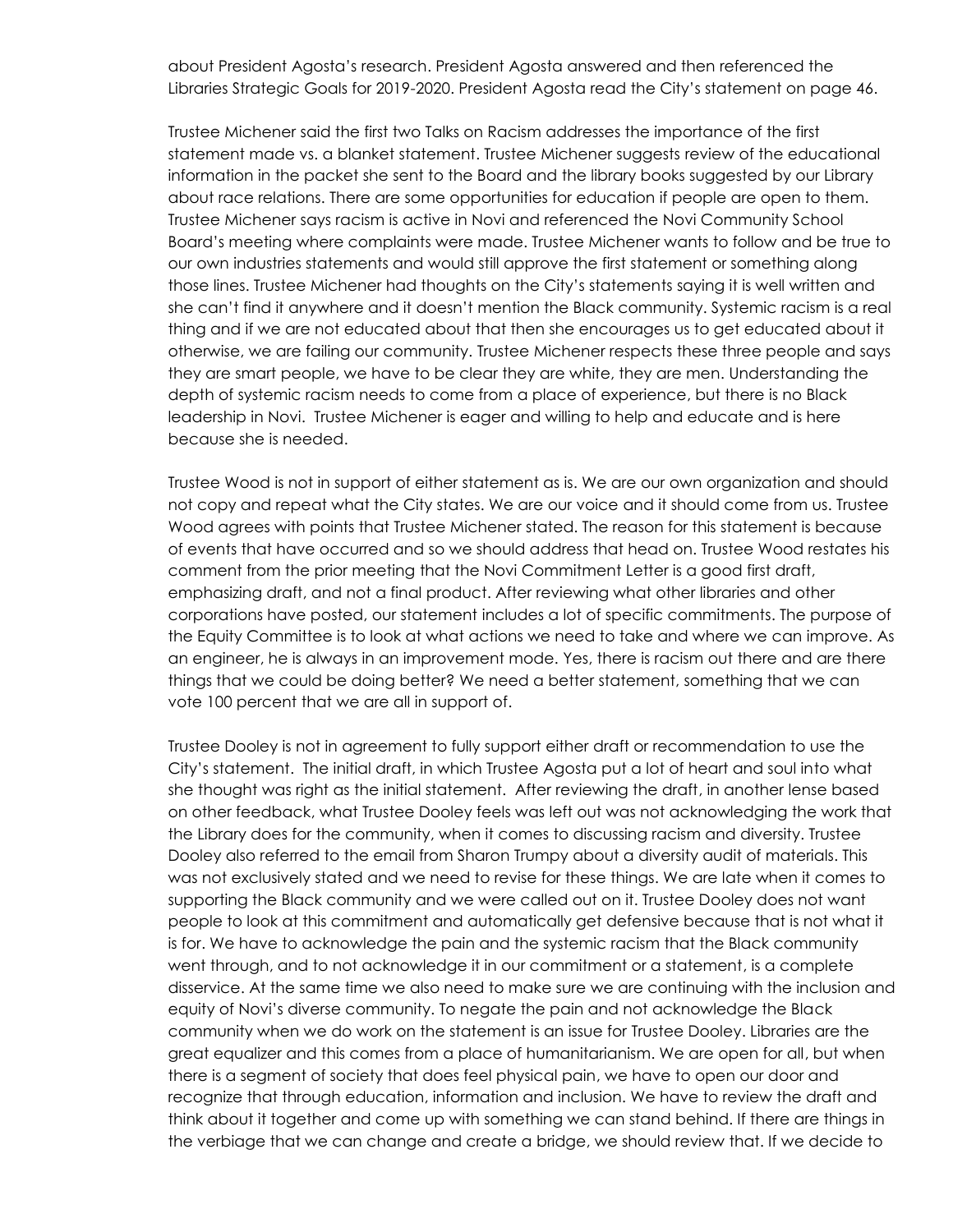do a statement first and then release the commitment, that is alright, but we do have to acknowledge what is going on right now in a thoughtful matter to the Black community.

Trustee Lawler said that when he came into the meeting last month, he was interested in what the City would do and discussed whether each City branch would be issuing their own document. Trustee Lawler mentioned it is a volatile and important topic that had developed momentum and upon reflection there is tremendous work, action items, and ideas in the commitment. Trustee Lawler thinks the commitment has gotten a little too broad and is trying to accomplish a few too many things for what might be the real intent of it. Trustee Lawler is not in a position to approve the document right now, but is interested in doing something. Trustee Lawler would like to address some of the wrongs that have happened and although he is not Black, he is a human and the actions are wrong and upsetting. Trustee Lawler is not in the position to approve the document today, but he is interested in working on something that meets everybody's needs.

Trustee Messerknecht appreciates everyone's comments on this. We have some difference of opinion and it is good that we are able to express them as we have. Trustee Messerknecht thinks we already have three statements that are part of the Library and that are very similar to and address some of what is already in the commitment on page 45. Our mission statement: To provide the resources and programs to support the educational, cultural, informational and recreational needs of its diverse community. Our value statement: We support intellectual freedom and access to informational resources for all, while maintaining the privacy of its patrons and providing a safe and secure environment. Our vision statement: NPL is the center of a community activity and a source of local pride. It is a library that fulfills the needs of the community in a comfortable, user-friendly, well-staffed facility that is capable of adapting to change. For several years the actions of the Board has been guided by those statements as well as our motto to Inform. Inspire. Include and has served us well. There are aspects as Trustee Lawler has indicated as well, some of what we have all seen on television is totally unacceptable. Our Library has a strong history, both recent and past history that demonstrates significant educational and programming opportunities/activities addressing the needs of all of the various communities that make up Novi, including the Black community but not limited to it. We have had programs for the wide array of the community of Novi. When Trustee Messerknecht reads page 45 it seems like that was ignored and it suggests pretty strongly that we need to do things specifically for the Black community, and although it does not say in lieu of others, one could get that impression. We want to be the Library for everybody in Novi. One of the things the letter on page 45 talks about is diverting money (primarily from taxpayers in Novi) and resources to go to non-Novi libraries and to unnamed organizations and task forces. Questioning if Novi taxpayers are in agreement with this and if it is even legal? Trustee Messerknecht said the words Black Lives Matter by itself makes a lot of sense to him. What he struggles with is what appears to be the Black Lives Matters Movement encompassing so many other things, for instance the Breathe Act, a piece of legislature calling for a variety of things like police defunding, police demilitarizing, the elimination of DEA, elimination of ICE and more. As a citizen of Novi, Trustee Messerknecht is proud of the Novi police department and the way the City is run, and he would not be willing to support something that is supporting defunding or eliminating the police department. We need to focus on Novi. That is what the Board is for, to focus on the operations of the Novi Library, it is not for bigger and broader areas than that. Trustee Messerknecht is in favor of supporting and adopting the City letter on page 46.

Trustee Yu agrees with and appreciates a lot of the comments the previous Trustees have spoken. At the moment he can't support either statement going out the way it is. Trustee Yu started out this week thinking our commitment letter is good, we have action plans and his